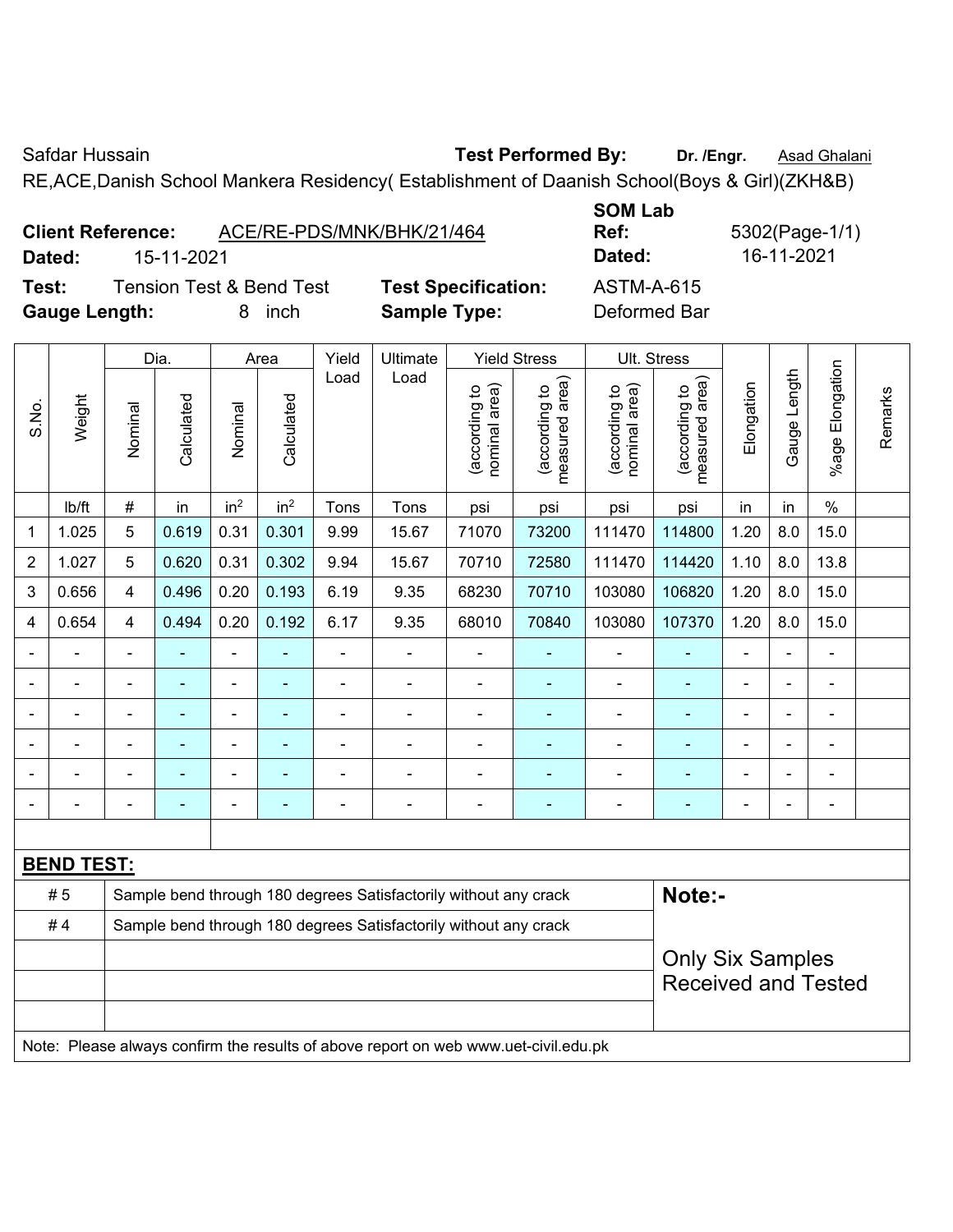Ehsan-Ullah-Saad **Test Performed By: Dr. /Engr.** Asad Ghalani

Project Manager,AR Developers,( Al-Rehman Garden Ph-II Lahore)

|              | <b>Client Reference:</b><br>Z.A/A.R/20-21 |                     | Ref:       | 5303(Page-1/ |
|--------------|-------------------------------------------|---------------------|------------|--------------|
| Dated:       | 15-11-2021                                |                     | Dated:     | 16-11-2021   |
| <b>Toot:</b> | Tongian Toot & Dand Toot                  | Taat Caaaifiaatian: | ACTM A G45 |              |

**Test:** Tension Test & Bend Test **Test Specification:** ASTM-A-615 **Gauge Length:** 8 inch **Sample Type:** Deformed Bar (Kamran Steel)

| <b>SOM Lab</b> |                |
|----------------|----------------|
| Ref:           | 5303(Page-1/1) |
| Dated:         | 16-11-2021     |
| .<br><u>_</u>  |                |

|                          |                   |                | Dia.                      |                              | Area            | Yield          | Ultimate                                                                            |                                | <b>Yield Stress</b>             |                                | Ult. Stress                     |                          |                |                          |         |  |
|--------------------------|-------------------|----------------|---------------------------|------------------------------|-----------------|----------------|-------------------------------------------------------------------------------------|--------------------------------|---------------------------------|--------------------------------|---------------------------------|--------------------------|----------------|--------------------------|---------|--|
| S.No.                    | Weight            | Nominal        | Calculated                | Nominal                      | Calculated      | Load           | Load                                                                                | nominal area)<br>(according to | measured area)<br>(according to | nominal area)<br>(according to | measured area)<br>(according to | Elongation               | Gauge Length   | %age Elongation          | Remarks |  |
|                          | lb/ft             | $\#$           | in                        | in <sup>2</sup>              | in <sup>2</sup> | Tons           | Tons                                                                                | psi                            | psi                             | psi                            | psi                             | in                       | in             | $\%$                     |         |  |
| 1                        | 1.505             | 6              | 0.750                     | 0.44                         | 0.442           | 12.76          | 18.47                                                                               | 63970                          | 63680                           | 92590                          | 92170                           | 1.40                     | 8.0            | 17.5                     |         |  |
| $\overline{2}$           | 1.487             | 6              | 0.746                     | 0.44                         | 0.437           | 13.68          | 19.27                                                                               | 68570                          | 69040                           | 96570                          | 97230                           | 1.30                     | 8.0            | 16.3                     |         |  |
|                          | ä,                | $\blacksquare$ |                           | ÷,                           | Ξ               | ÷              | ÷,                                                                                  | $\blacksquare$                 | $\blacksquare$                  | $\qquad \qquad \blacksquare$   | ÷                               | $\blacksquare$           | ÷,             | ÷,                       |         |  |
| $\overline{\phantom{a}}$ |                   | $\blacksquare$ | $\blacksquare$            | $\overline{a}$               | $\blacksquare$  | ÷,             | ÷,                                                                                  | $\blacksquare$                 | $\blacksquare$                  | $\overline{\phantom{0}}$       | $\blacksquare$                  | ä,                       | ÷,             | $\overline{\phantom{a}}$ |         |  |
| $\blacksquare$           | $\overline{a}$    | $\blacksquare$ | ä,                        | $\blacksquare$               | ۰               | ä,             | $\blacksquare$                                                                      | $\blacksquare$                 | $\blacksquare$                  | $\blacksquare$                 | $\blacksquare$                  | $\blacksquare$           | $\blacksquare$ | $\blacksquare$           |         |  |
|                          | $\blacksquare$    | $\blacksquare$ | $\blacksquare$            | $\qquad \qquad \blacksquare$ | $\blacksquare$  | ä,             | $\blacksquare$                                                                      | $\blacksquare$                 | $\overline{\phantom{a}}$        | $\qquad \qquad \blacksquare$   | $\blacksquare$                  | $\blacksquare$           | ÷,             | $\blacksquare$           |         |  |
|                          | L,                |                | Ē,                        | ÷,                           | ۰               | $\blacksquare$ | $\blacksquare$                                                                      | $\blacksquare$                 | $\blacksquare$                  | $\blacksquare$                 | $\blacksquare$                  | $\blacksquare$           | $\blacksquare$ | $\blacksquare$           |         |  |
|                          |                   |                |                           | ۰                            |                 |                |                                                                                     |                                |                                 |                                | ۰                               |                          |                | $\overline{\phantom{0}}$ |         |  |
|                          |                   |                |                           | ÷                            |                 |                |                                                                                     |                                |                                 |                                |                                 |                          |                |                          |         |  |
| $\overline{\phantom{0}}$ | $\overline{a}$    | $\blacksquare$ | ٠                         | ۰                            | ۰               | $\blacksquare$ | $\blacksquare$                                                                      | $\blacksquare$                 | $\overline{\phantom{a}}$        | -                              | ۳                               | $\overline{\phantom{0}}$ | $\blacksquare$ | $\blacksquare$           |         |  |
|                          |                   |                |                           |                              |                 |                |                                                                                     |                                |                                 |                                |                                 |                          |                |                          |         |  |
|                          | <b>BEND TEST:</b> |                |                           |                              |                 |                |                                                                                     |                                |                                 |                                |                                 |                          |                |                          |         |  |
|                          | #6                |                |                           |                              |                 |                | Sample bend through 180 degrees Satisfactorily without any crack                    |                                |                                 |                                | Note:-                          |                          |                |                          |         |  |
|                          |                   |                |                           |                              |                 |                |                                                                                     |                                |                                 |                                |                                 |                          |                |                          |         |  |
|                          |                   |                | <b>Only Three Samples</b> |                              |                 |                |                                                                                     |                                |                                 |                                |                                 |                          |                |                          |         |  |
|                          |                   |                |                           |                              |                 |                |                                                                                     |                                |                                 |                                | <b>Received and Tested</b>      |                          |                |                          |         |  |
|                          |                   |                |                           |                              |                 |                |                                                                                     |                                |                                 |                                |                                 |                          |                |                          |         |  |
|                          |                   |                |                           |                              |                 |                | Note: Please always confirm the results of above report on web www.uet-civil.edu.pk |                                |                                 |                                |                                 |                          |                |                          |         |  |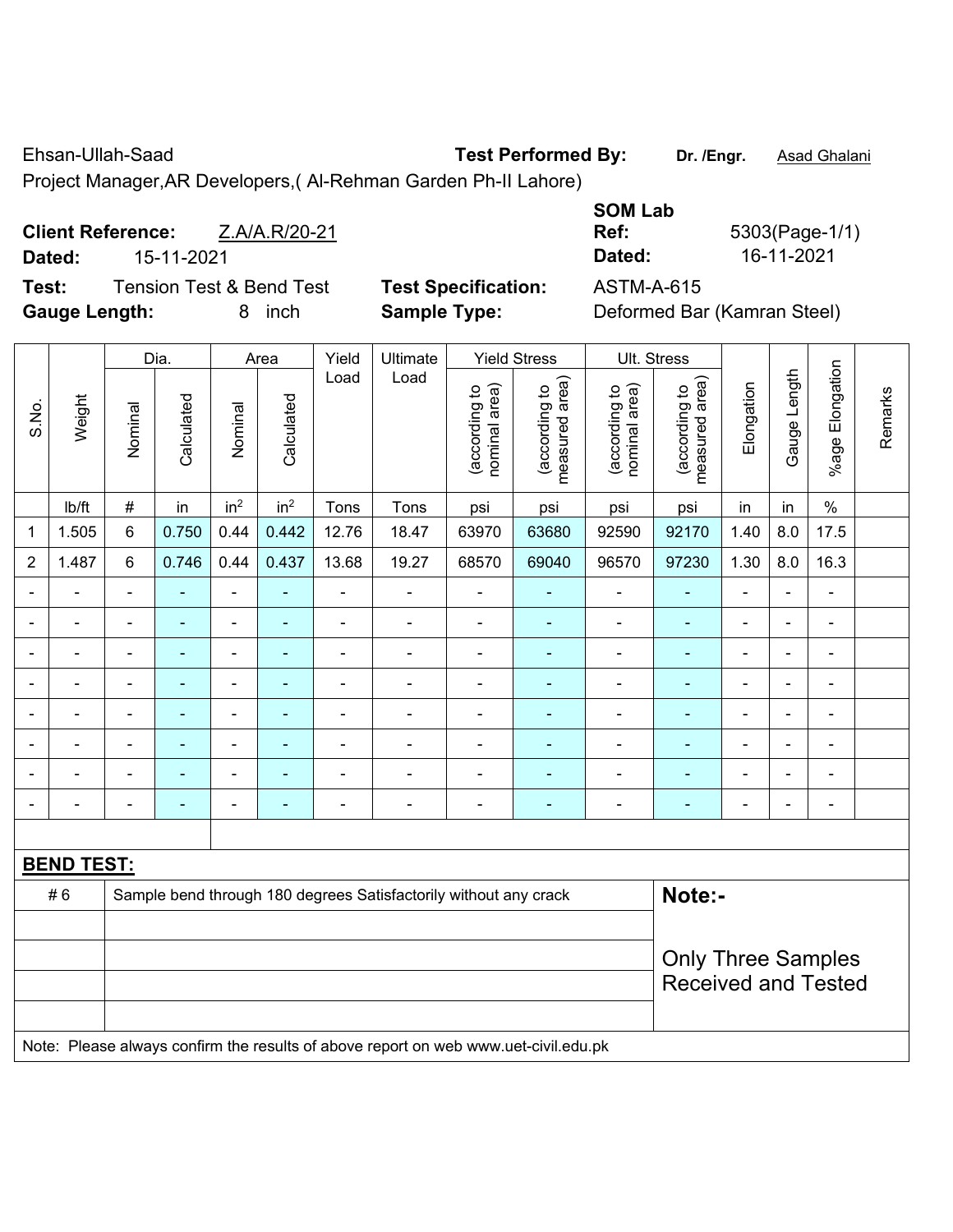Ehsan-Ullah-Saad **Test Performed By: Dr. /Engr.** Asad Ghalani

Project Manager,Zaheer Associate,( Al-Rehman Garden Ph-II Lahore)

**Client Reference:** Z.A/A.R/19-21 **Dated:** 15-11-2021 **Dated:** 16-11-2021

**Test:** Tension Test & Bend Test **Test Specification:** ASTM-A-615 **Gauge Length:** 8 inch **Sample Type:** Deformed Bar (Mughal Steel)

| <b>SOM Lab</b>           |                |
|--------------------------|----------------|
| Ref:                     | 5304(Page-1/1) |
| Dated:                   | 16-11-2021     |
| 8 <del>0 T</del> M & OAF |                |

|                |                   | Yield<br>Ultimate<br>Dia.<br>Area |                          |                          |                 |                          |                                                                                     | <b>Yield Stress</b>            |                                 | Ult. Stress                    |                                 |                |                |                       |         |
|----------------|-------------------|-----------------------------------|--------------------------|--------------------------|-----------------|--------------------------|-------------------------------------------------------------------------------------|--------------------------------|---------------------------------|--------------------------------|---------------------------------|----------------|----------------|-----------------------|---------|
| S.No.          | Weight            | Nominal                           | Calculated               | Nominal                  | Calculated      | Load                     | Load                                                                                | (according to<br>nominal area) | (according to<br>measured area) | (according to<br>nominal area) | (according to<br>measured area) | Elongation     | Gauge Length   | Elongation<br>$%$ age | Remarks |
|                | lb/ft             | #                                 | in                       | in <sup>2</sup>          | in <sup>2</sup> | Tons                     | Tons                                                                                | psi                            | psi                             | psi                            | psi                             | in             | in             | $\%$                  |         |
| 1              | 2.663             | 8                                 | 0.998                    | 0.79                     | 0.783           | 26.07                    | 34.53                                                                               | 72770                          | 73420                           | 96390                          | 97250                           | 1.50           | 8.0            | 18.8                  |         |
| $\overline{2}$ | 2.660             | 8                                 | 0.998                    | 0.79                     | 0.782           | 28.15                    | 35.88                                                                               | 78600                          | 79410                           | 100170                         | 101200                          | 1.40           | 8.0            | 17.5                  |         |
| $\blacksquare$ | ÷,                | $\blacksquare$                    | ÷,                       | $\blacksquare$           | $\blacksquare$  | $\blacksquare$           | $\overline{\phantom{a}}$                                                            | ä,                             | ÷                               | $\blacksquare$                 | ٠                               | $\blacksquare$ | $\blacksquare$ | $\blacksquare$        |         |
| $\blacksquare$ | ÷,                | $\blacksquare$                    | ÷,                       | $\overline{\phantom{a}}$ | $\blacksquare$  | $\blacksquare$           | ÷,                                                                                  | $\blacksquare$                 | ÷                               | $\blacksquare$                 | ٠                               | $\blacksquare$ | $\blacksquare$ | $\blacksquare$        |         |
| $\blacksquare$ | ä,                | $\blacksquare$                    | ÷,                       | ÷,                       | $\blacksquare$  | $\blacksquare$           | $\blacksquare$                                                                      | $\blacksquare$                 | ٠                               | $\blacksquare$                 | ä,                              | $\blacksquare$ | $\blacksquare$ | $\blacksquare$        |         |
|                | $\blacksquare$    | ä,                                |                          | $\blacksquare$           |                 | $\blacksquare$           | Ē,                                                                                  | $\blacksquare$                 |                                 | $\blacksquare$                 | $\blacksquare$                  | $\blacksquare$ |                | $\blacksquare$        |         |
|                |                   | $\blacksquare$                    |                          |                          |                 |                          | $\blacksquare$                                                                      | $\blacksquare$                 |                                 | $\overline{\phantom{0}}$       | ٠                               | $\blacksquare$ |                | $\blacksquare$        |         |
|                | $\blacksquare$    | $\blacksquare$                    |                          | ÷                        | $\blacksquare$  | $\blacksquare$           | ÷                                                                                   | $\blacksquare$                 |                                 | $\blacksquare$                 | $\blacksquare$                  | $\blacksquare$ | $\blacksquare$ | $\blacksquare$        |         |
|                |                   | L,                                |                          | ÷                        |                 |                          |                                                                                     | $\blacksquare$                 |                                 | ÷                              | ÷                               | $\blacksquare$ |                | $\blacksquare$        |         |
| ۰              | ۰                 | $\blacksquare$                    | $\overline{\phantom{0}}$ | $\overline{a}$           | $\blacksquare$  | $\overline{\phantom{0}}$ | $\blacksquare$                                                                      | $\qquad \qquad \blacksquare$   | ۰                               | $\blacksquare$                 | ٠                               | $\blacksquare$ |                | $\blacksquare$        |         |
|                |                   |                                   |                          |                          |                 |                          |                                                                                     |                                |                                 |                                |                                 |                |                |                       |         |
|                | <b>BEND TEST:</b> |                                   |                          |                          |                 |                          |                                                                                     |                                |                                 |                                |                                 |                |                |                       |         |
|                | #8                |                                   |                          |                          |                 |                          | Sample bend through 180 degrees Satisfactorily without any crack                    |                                |                                 |                                | Note:-                          |                |                |                       |         |
|                |                   |                                   |                          |                          |                 |                          |                                                                                     |                                |                                 |                                |                                 |                |                |                       |         |
|                |                   |                                   |                          |                          |                 |                          |                                                                                     | <b>Only Three Samples</b>      |                                 |                                |                                 |                |                |                       |         |
|                |                   |                                   |                          |                          |                 |                          |                                                                                     |                                |                                 |                                | <b>Received and Tested</b>      |                |                |                       |         |
|                |                   |                                   |                          |                          |                 |                          |                                                                                     |                                |                                 |                                |                                 |                |                |                       |         |
|                |                   |                                   |                          |                          |                 |                          | Note: Please always confirm the results of above report on web www.uet-civil.edu.pk |                                |                                 |                                |                                 |                |                |                       |         |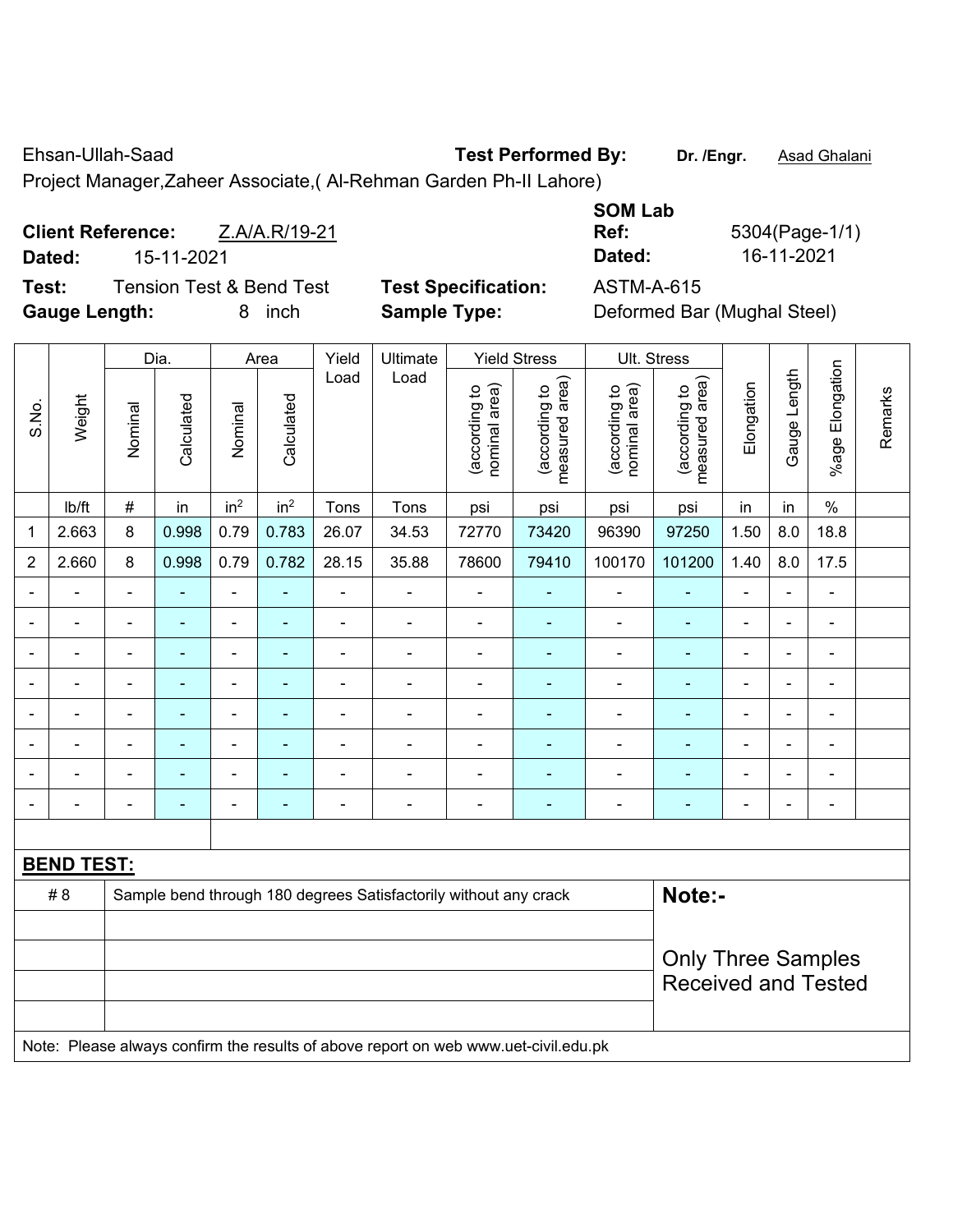Tahir Mehmood **Test Performed By:** Dr. /Engr.

Dr.Mazhar **Saleem** 

CE New Lahore city,(Construction Of Momunment Chock Ph.-III,New lahore City)

**Client Reference:** NLC/CE/Const/010 **Dated:** 15-11-2021 **Dated:** 16-11-2021 **Test:** Tension Test & Bend Test **Test Specification:** ASTM-A-615 **Gauge Length:** 8 inch **Sample Type:** Deformed Bar ( Ittefaq Steel )

**SOM Lab Ref:** 5305(Page-1/1)

|                |                   | Dia.<br>Yield<br>Ultimate<br><b>Yield Stress</b><br>Area |                                                                                     |                 |                 |                                                                  |                                                                  |                                |                                             | Ult. Stress                    |                                 |                |              |                      |         |
|----------------|-------------------|----------------------------------------------------------|-------------------------------------------------------------------------------------|-----------------|-----------------|------------------------------------------------------------------|------------------------------------------------------------------|--------------------------------|---------------------------------------------|--------------------------------|---------------------------------|----------------|--------------|----------------------|---------|
| S.No.          | Weight            | Nominal                                                  | Calculated                                                                          | Nominal         | Calculated      | Load                                                             | Load                                                             | nominal area)<br>(according to | (according to<br>neasured area)<br>measured | nominal area)<br>(according to | measured area)<br>(according to | Elongation     | Gauge Length | Elongation<br>%age I | Remarks |
|                | lb/ft             | #                                                        | in                                                                                  | in <sup>2</sup> | in <sup>2</sup> | Tons                                                             | Tons                                                             | psi                            | psi                                         | psi                            | psi                             | in             | in           | $\%$                 |         |
| 1              | 2.649             | 8                                                        | 0.995                                                                               | 0.79            | 0.778           | 29.15                                                            | 37.33                                                            | 81390                          | 82650                                       | 104210                         | 105820                          | 1.40           | 8.0          | 17.5                 |         |
| $\overline{2}$ | 2.659             | 8                                                        | 0.997                                                                               | 0.79            | 0.781           | 29.46                                                            | 37.69                                                            | 82250                          | 83190                                       | 105210                         | 106420                          | 1.30           | 8.0          | 16.3                 |         |
| 3              | 1.524             | 6                                                        | 0.755                                                                               | 0.44            | 0.448           | 16.31                                                            | 20.80                                                            | 81750                          | 80290                                       | 104230                         | 102370                          | 1.20           | 8.0          | 15.0                 |         |
| $\overline{4}$ | 1.494             | 6                                                        | 0.748                                                                               | 0.44            | 0.439           | 15.60                                                            | 20.31                                                            | 78180                          | 78360                                       | 101780                         | 102010                          | 1.00           | 8.0          | 12.5                 |         |
| 5              | 0.636             | $\overline{4}$                                           | 0.488                                                                               | 0.20            | 0.187           | 5.40                                                             | 8.53                                                             | 59580                          | 63720                                       | 94090                          | 100630                          | 1.20           | 8.0          | 15.0                 |         |
| 6              | 0.633             | 4                                                        | 0.487                                                                               | 0.20            | 0.186           | 5.30                                                             | 8.51                                                             | 58460                          | 62850                                       | 93860                          | 100930                          | 1.10           | 8.0          | 13.8                 |         |
|                |                   |                                                          |                                                                                     |                 |                 |                                                                  | $\blacksquare$                                                   |                                |                                             | $\overline{a}$                 | ä,                              |                |              |                      |         |
|                |                   |                                                          |                                                                                     | ÷               |                 |                                                                  | $\overline{\phantom{0}}$                                         |                                |                                             |                                |                                 |                |              |                      |         |
|                |                   |                                                          |                                                                                     | ۰               |                 |                                                                  | $\overline{a}$                                                   |                                |                                             | $\blacksquare$                 | ÷                               |                | ÷            | -                    |         |
|                |                   |                                                          |                                                                                     | $\blacksquare$  | ÷               | $\blacksquare$                                                   | $\overline{\phantom{a}}$                                         | $\blacksquare$                 |                                             | $\blacksquare$                 | ۰                               | $\blacksquare$ | ÷            | ÷,                   |         |
|                |                   |                                                          |                                                                                     |                 |                 |                                                                  |                                                                  |                                |                                             |                                |                                 |                |              |                      |         |
|                | <b>BEND TEST:</b> |                                                          |                                                                                     |                 |                 |                                                                  |                                                                  |                                |                                             |                                |                                 |                |              |                      |         |
|                | # 8               |                                                          |                                                                                     |                 |                 |                                                                  | Sample bend through 180 degrees Satisfactorily without any crack |                                |                                             |                                | Note:-                          |                |              |                      |         |
|                | #6                |                                                          |                                                                                     |                 |                 | Sample bend through 180 degrees Satisfactorily without any crack |                                                                  |                                |                                             |                                |                                 |                |              |                      |         |
|                | #4                |                                                          |                                                                                     |                 |                 |                                                                  | Sample bend through 180 degrees Satisfactorily without any crack |                                |                                             |                                | <b>Only Nine Samples</b>        |                |              |                      |         |
|                |                   |                                                          |                                                                                     |                 |                 |                                                                  |                                                                  |                                |                                             |                                | <b>Received and Tested</b>      |                |              |                      |         |
|                |                   |                                                          |                                                                                     |                 |                 |                                                                  |                                                                  |                                |                                             |                                |                                 |                |              |                      |         |
|                |                   |                                                          | Note: Please always confirm the results of above report on web www.uet-civil.edu.pk |                 |                 |                                                                  |                                                                  |                                |                                             |                                |                                 |                |              |                      |         |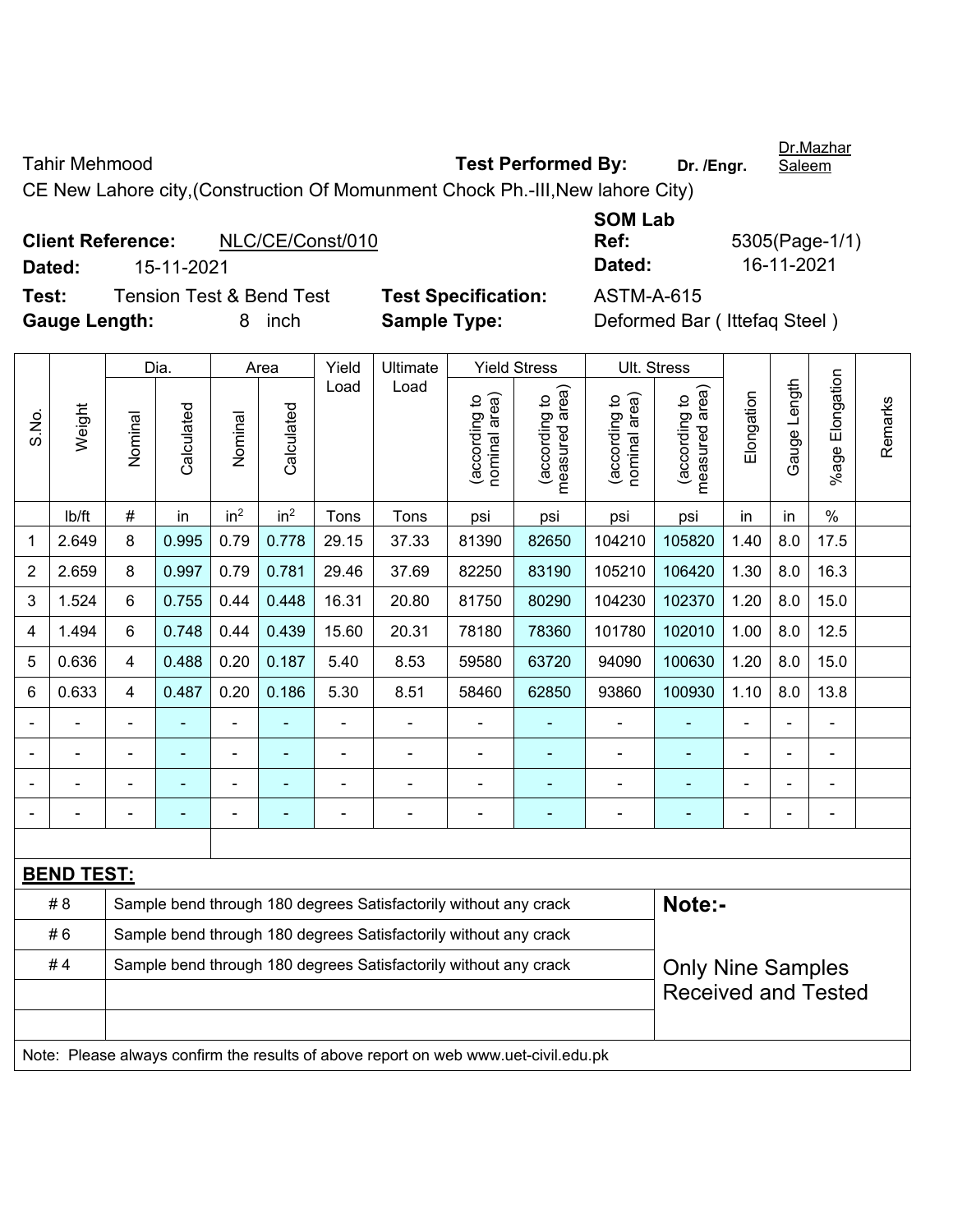Sajjad Ali Memon **Test Performed By:** Dr. /Engr. **Asad Ghalani** 

Resident Engineer, Pllar & Sons,( Rumanza Golf & Country Club, DHA Multan)

## **Client Reference:** P&S/OTH/GEN/00049

**Test:** Tension Test & Bend Test **Test Specification:** ASTM-A-615 **Gauge Length:** 8 inch **Sample Type:** Deformed Bar (SJ Steel)

**SOM Lab Ref:** 5306(Page-2/2) **Dated:** 09-11-2021 **Dated:** 16-11-2021

|                |                   |                          | Dia.                                                  |                 | Area            | Yield          | Ultimate                                                                            |                               | <b>Yield Stress</b>             |                                | Ult. Stress                     |                |              |                         |         |
|----------------|-------------------|--------------------------|-------------------------------------------------------|-----------------|-----------------|----------------|-------------------------------------------------------------------------------------|-------------------------------|---------------------------------|--------------------------------|---------------------------------|----------------|--------------|-------------------------|---------|
| S.No.          | Weight            | Nominal                  | Calculated                                            | Nominal         | Calculated      | Load           | Load                                                                                | nominal area)<br>according to | measured area)<br>(according to | nominal area)<br>(according to | (according to<br>measured area) | Elongation     | Gauge Length | Elongation<br>$%$ age I | Remarks |
|                | lb/ft             | $\#$                     | in                                                    | in <sup>2</sup> | in <sup>2</sup> | Tons           | Tons                                                                                | psi                           | psi                             | psi                            | psi                             | in             | in           | $\frac{0}{0}$           |         |
| 1              | 1.486             | 6                        | 0.746                                                 | 0.44            | 0.437           | 14.50          | 19.11                                                                               | 72660                         | 73160                           | 95800                          | 96460                           | 1.60           | 8.0          | 20.0                    |         |
| $\overline{2}$ | 1.517             | 6                        | 0.754                                                 | 0.44            | 0.446           | 15.62          | 19.93                                                                               | 78280                         | 77230                           | 99890                          | 98550                           | 1.40           | 8.0          | 17.5                    |         |
| 3              | 0.694             | $\overline{\mathbf{4}}$  | 0.510                                                 | 0.20            | 0.204           | 7.26           | 8.77                                                                                | 80040                         | 78470                           | 96670                          | 94780                           | 1.40           | 8.0          | 17.5                    |         |
| 4              | 0.643             | $\overline{4}$           | 0.491                                                 | 0.20            | 0.189           | 7.05           | 8.51                                                                                | 77790                         | 82320                           | 93860                          | 99330                           | 1.20           | 8.0          | 15.0                    |         |
|                | ä,                | $\blacksquare$           | ä,                                                    | $\blacksquare$  |                 | $\blacksquare$ | $\blacksquare$                                                                      | $\blacksquare$                |                                 | $\blacksquare$                 | $\blacksquare$                  | $\blacksquare$ | ÷.           | ÷,                      |         |
|                | ÷                 | $\overline{\phantom{a}}$ | $\blacksquare$                                        | $\blacksquare$  |                 | $\blacksquare$ | $\overline{\phantom{0}}$                                                            | $\blacksquare$                | $\blacksquare$                  | $\blacksquare$                 | $\blacksquare$                  | L,             |              | ÷,                      |         |
| $\blacksquare$ | $\overline{a}$    | $\blacksquare$           | $\blacksquare$                                        | $\overline{a}$  | ÷.              | $\blacksquare$ | $\blacksquare$                                                                      | $\blacksquare$                | ä,                              | $\blacksquare$                 | $\blacksquare$                  | $\blacksquare$ |              | ä,                      |         |
|                |                   |                          | $\blacksquare$                                        |                 |                 | Ē,             | $\blacksquare$                                                                      | Ē,                            |                                 |                                |                                 |                |              | $\blacksquare$          |         |
|                |                   |                          |                                                       |                 |                 |                |                                                                                     | $\blacksquare$                |                                 |                                |                                 |                |              |                         |         |
|                |                   | $\overline{\phantom{0}}$ | $\blacksquare$                                        |                 |                 |                | ۰                                                                                   | $\overline{\phantom{0}}$      | $\blacksquare$                  |                                | $\blacksquare$                  | $\blacksquare$ |              | $\blacksquare$          |         |
|                |                   |                          |                                                       |                 |                 |                |                                                                                     |                               |                                 |                                |                                 |                |              |                         |         |
|                | <b>BEND TEST:</b> |                          |                                                       |                 |                 |                |                                                                                     |                               |                                 |                                |                                 |                |              |                         |         |
|                | #6                |                          |                                                       |                 |                 |                | Sample bend through 180 degrees Satisfactorily without any crack                    |                               |                                 |                                | Note:-                          |                |              |                         |         |
|                | #4                |                          |                                                       |                 |                 |                | Sample bend through 180 degrees Satisfactorily without any crack                    |                               |                                 |                                |                                 |                |              |                         |         |
|                |                   |                          | <b>Only Six Samples</b><br><b>Received and Tested</b> |                 |                 |                |                                                                                     |                               |                                 |                                |                                 |                |              |                         |         |
|                |                   |                          |                                                       |                 |                 |                | Note: Please always confirm the results of above report on web www.uet-civil.edu.pk |                               |                                 |                                |                                 |                |              |                         |         |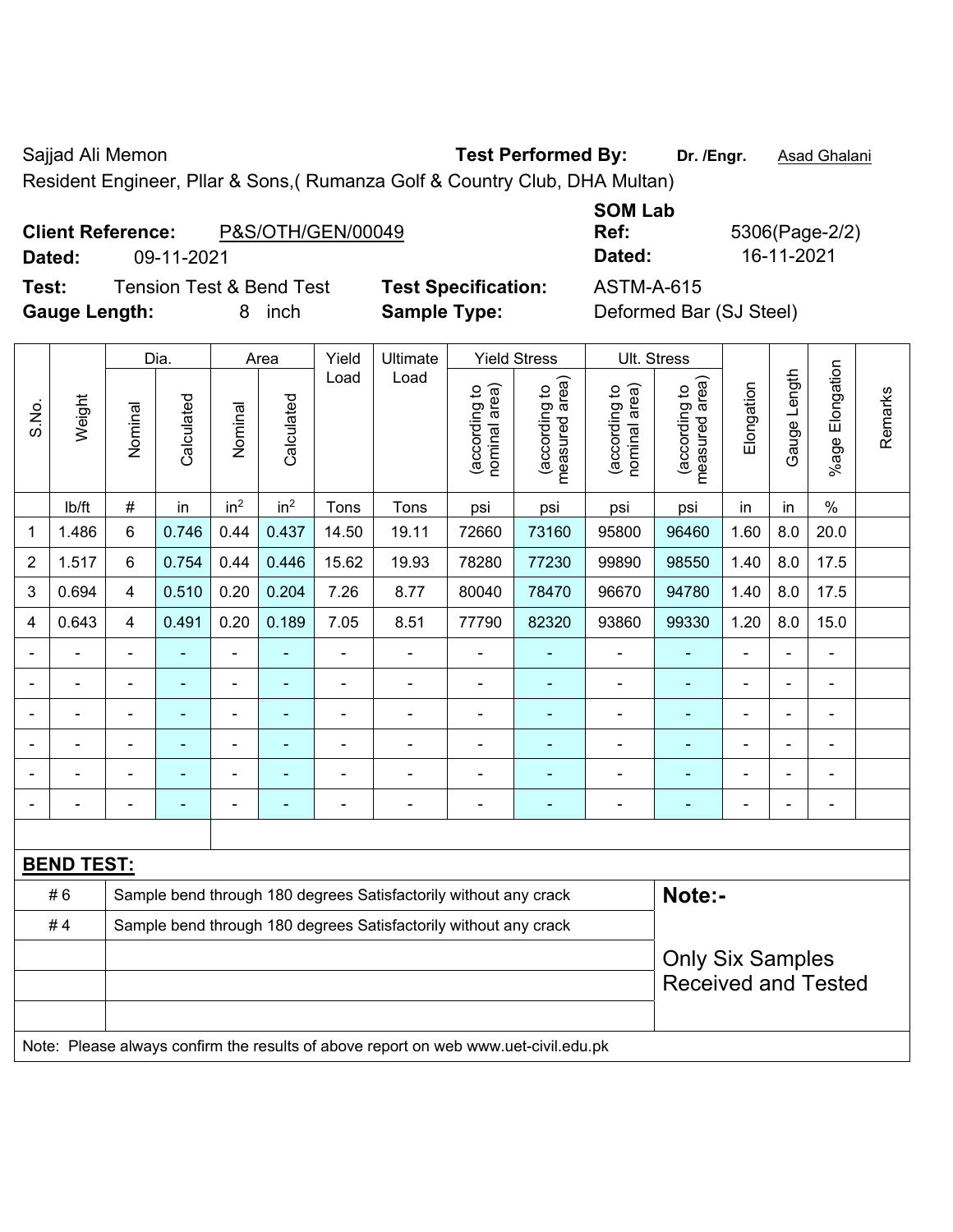Sajjad Ali Memon **Test Performed By:** Dr. /Engr. **Asad Ghalani** 

Resident Engineer, Pllar & Sons,( Rumanza Golf & Country Club, DHA Multan)

## **Client Reference:** P&S/OTH/GEN/00050

**Test:** Tension Test & Bend Test **Test Specification:** ASTM-A-615 **Gauge Length:** 8 inch **Sample Type:** Deformed Bar (SJ Steel)

**SOM Lab** 

|                |                          |                          | Yield<br><b>Yield Stress</b><br>Ult. Stress<br>Dia.<br>Ultimate<br>Area |                          |                 |                |                                                                                     |                                |                                 |                                |                                 |                |                          |                       |         |
|----------------|--------------------------|--------------------------|-------------------------------------------------------------------------|--------------------------|-----------------|----------------|-------------------------------------------------------------------------------------|--------------------------------|---------------------------------|--------------------------------|---------------------------------|----------------|--------------------------|-----------------------|---------|
| S.No.          | Weight                   | Nominal                  | Calculated                                                              | Nominal                  | Calculated      | Load           | Load                                                                                | (according to<br>nominal area) | (according to<br>measured area) | nominal area)<br>(according to | (according to<br>measured area) | Elongation     | Gauge Length             | Elongation<br>$%$ age | Remarks |
|                | lb/ft                    | $\#$                     | in                                                                      | in <sup>2</sup>          | in <sup>2</sup> | Tons           | Tons                                                                                | psi                            | psi                             | psi                            | psi                             | in             | in                       | $\%$                  |         |
| 1              | 0.667                    | $\overline{4}$           | 0.500                                                                   | 0.20                     | 0.196           | 6.57           | 8.61                                                                                | 72510                          | 73990                           | 94990                          | 96930                           | 1.40           | 8.0                      | 17.5                  |         |
| $\overline{2}$ | 0.697                    | $\overline{4}$           | 0.511                                                                   | 0.20                     | 0.205           | 6.83           | 9.02                                                                                | 75320                          | 73480                           | 99480                          | 97060                           | 1.30           | 8.0                      | 16.3                  |         |
|                | $\blacksquare$           | $\overline{\phantom{a}}$ | ÷,                                                                      | $\blacksquare$           |                 | ÷,             | ÷,                                                                                  | $\blacksquare$                 |                                 | $\overline{\phantom{a}}$       | $\blacksquare$                  | ÷,             | $\overline{\phantom{a}}$ | ÷,                    |         |
|                | $\overline{\phantom{a}}$ | $\blacksquare$           | ۰                                                                       | $\overline{\phantom{a}}$ | ۰               | $\blacksquare$ | ÷                                                                                   | $\blacksquare$                 | ۰                               | $\overline{\phantom{a}}$       | $\blacksquare$                  | ÷              | $\blacksquare$           | ÷                     |         |
|                | $\blacksquare$           | $\blacksquare$           | $\blacksquare$                                                          | ÷,                       | ۰               | $\blacksquare$ | $\overline{a}$                                                                      | ä,                             | ٠                               | $\blacksquare$                 | $\blacksquare$                  | $\overline{a}$ |                          | $\blacksquare$        |         |
|                | $\blacksquare$           | $\overline{\phantom{a}}$ | ÷,                                                                      | $\overline{a}$           | ۰               | $\blacksquare$ | ä,                                                                                  | ä,                             |                                 | ä,                             | $\blacksquare$                  | ä,             |                          | ä,                    |         |
|                |                          |                          | $\blacksquare$                                                          | ۰                        |                 |                | $\blacksquare$                                                                      | $\blacksquare$                 |                                 | $\blacksquare$                 | $\blacksquare$                  | $\blacksquare$ |                          | $\blacksquare$        |         |
|                |                          |                          |                                                                         | $\blacksquare$           |                 |                | $\blacksquare$                                                                      | $\blacksquare$                 |                                 | ä,                             |                                 |                |                          |                       |         |
|                |                          |                          | ÷                                                                       | ۰                        |                 |                | $\blacksquare$                                                                      | $\blacksquare$                 | ۰                               |                                |                                 |                |                          | $\blacksquare$        |         |
|                | $\blacksquare$           | $\blacksquare$           | ۰                                                                       | $\overline{\phantom{a}}$ | ۰               | $\blacksquare$ | $\blacksquare$                                                                      | $\blacksquare$                 | ۰                               | $\overline{\phantom{a}}$       | $\blacksquare$                  | $\blacksquare$ |                          | ÷,                    |         |
|                |                          |                          |                                                                         |                          |                 |                |                                                                                     |                                |                                 |                                |                                 |                |                          |                       |         |
|                | <b>BEND TEST:</b>        |                          |                                                                         |                          |                 |                |                                                                                     |                                |                                 |                                |                                 |                |                          |                       |         |
|                | #4                       |                          |                                                                         |                          |                 |                | Sample bend through 180 degrees Satisfactorily without any crack                    |                                |                                 |                                | Note:-                          |                |                          |                       |         |
|                |                          |                          |                                                                         |                          |                 |                |                                                                                     |                                |                                 |                                |                                 |                |                          |                       |         |
|                |                          |                          | <b>Only Three Samples</b>                                               |                          |                 |                |                                                                                     |                                |                                 |                                |                                 |                |                          |                       |         |
|                |                          |                          |                                                                         |                          |                 |                |                                                                                     |                                |                                 |                                | <b>Received and Tested</b>      |                |                          |                       |         |
|                |                          |                          |                                                                         |                          |                 |                |                                                                                     |                                |                                 |                                |                                 |                |                          |                       |         |
|                |                          |                          |                                                                         |                          |                 |                | Note: Please always confirm the results of above report on web www.uet-civil.edu.pk |                                |                                 |                                |                                 |                |                          |                       |         |

**Ref:** 5306(Page-1/2) **Dated:** 13-11-2021 **Dated:** 16-11-2021